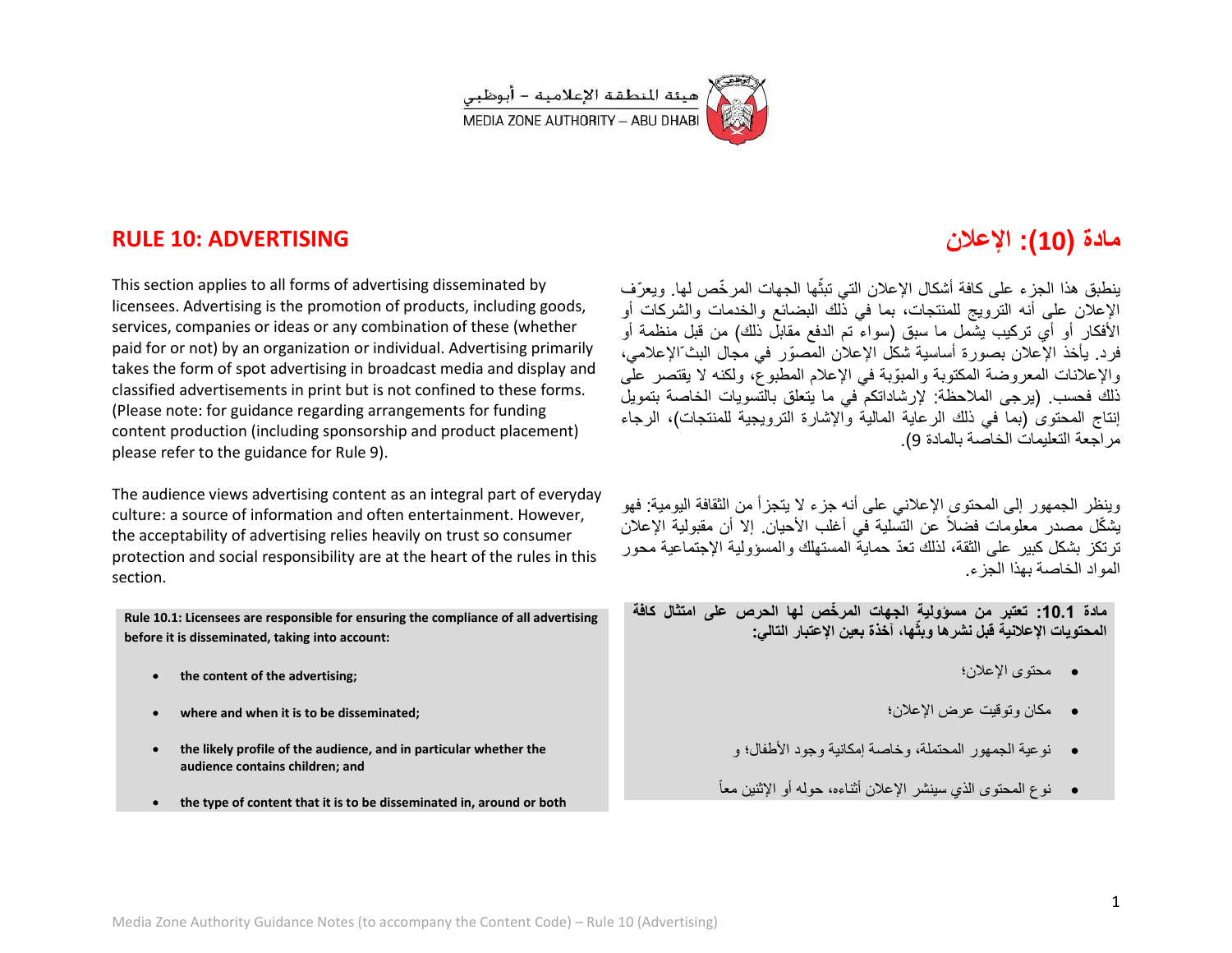

The objective of rule 10.1 is to reiterate to licensees that advertising content, produced by third parties, is the responsibility of licensees if they choose to disseminate it.

#### **RULE 10.2: ALL FORMS OF ADVERTISING MUST:**

- **be legal, decent, honest and truthful;**
- **not contain messages of a political or controversial nature;**
- **be prepared with a sense of responsibility towards the audience and towards wider UAE society;**
- **fully consider and be respectful of religion and different cultures; and**
- **not use subliminal techniques**

The objective of rule 10.2 is to ensure reliable standards in advertising in accordance with both the expectations of consumers and internationally recognized good practice. It is also important for licensees to accept that in addition to having to comply with the Code, advertising must also comply with any applicable Federal and Abu Dhabi laws to ensure compliance with the law.

'Subliminal' means brief aural or visual messages that are below the normal threshold of perception. This reflects concern that whilst the audience might not be aware of a 'subliminal' message they could nonetheless be affected by or respond to it. The use of such techniques is therefore forbidden.

#### **RULE 10.3: ADVERTISING MUST BE CLEARLY (I.E. VISIBLY AND/OR AURALLY) SEPARATED FROM EDITORIAL CONTENT**

In audio-visual content, advertising and teleshopping should be distinguished from editorial content either visually or aurally. This الهدف من المادة 10.1 التكرار للجهات المرخّص لها بأن المحتوى الإعلاني المنتج من قبل أطر اف ثالثة يعدّ من مسؤوليتها في حال اختارت نشره وبثه.

### **مادة :1.01 ٌجب على كافة أشكال اإلعالن أن:**

- تكون قانونية، والإئقة، وصادقة ونز بهة؛
- الا تحتوي على رسائل ذات طبيعة سباسية أو مثير ة للجدل؛
- تحضّر بحسٍّ من المسؤولية تجاه الجمهور بشكل خاص ومجتمع الإمارات العربٌة المتحدة بشكل عام؛
	- تأخذ بعين الإعتبار اختلاف الثقافات بشكل كامل وتحترم ذلك؛ و
		- الا تستعمل التقنيات التي تستهدف لا و عي الجمهور

المهدف من المادة 10.2 هو ضمان معايير موثوقة في الإعلان وفقاً لتوقعات المستهلكين والممارسة الحسنة المتفق عليها عالمياً<sub>.</sub> من المهم أيضاً أن تفهم الجهات المر خّص لها أنه إلى جانب تطبيق اللائحة، يجب على الإعلان أن يتوافق أيضاً مع أية قوانين سارية إتحادية أو خاصة بأبوظبي لأجل ضمان التقيّد بالقانون.

وتعني عبارة "استهداف اللا وعي" الرسائل المرئية أو الشفهية التي لا تصل إلى مستوى الإدر اك العادي. ويتسبب ذلك بالقلق لأنه في حين أن الجمهور آقد لا يعي تلقي هكذا رسائل، فهو مع ذلك قد يتأثر بها أو يستجيب لها. لذلك، يعتبر استخدام تقنيات من هذا النوع أمر محظّور .

**ّم الفصل بشكل واضح )أي بشكل مرئً و/أو شفهً( بٌن مادة :1.01 ٌجب أن ٌت اإلعالن والمحتوى التحرٌري**

يجب التمييز ، في المحتوى المرئي والمسموع، بين الإعلان والتسوّق التلفزيوني، وبين المحتوى التحريري إما بشكل مرئي أو شفهي. يعني ذلك ضرورة وجود إشارة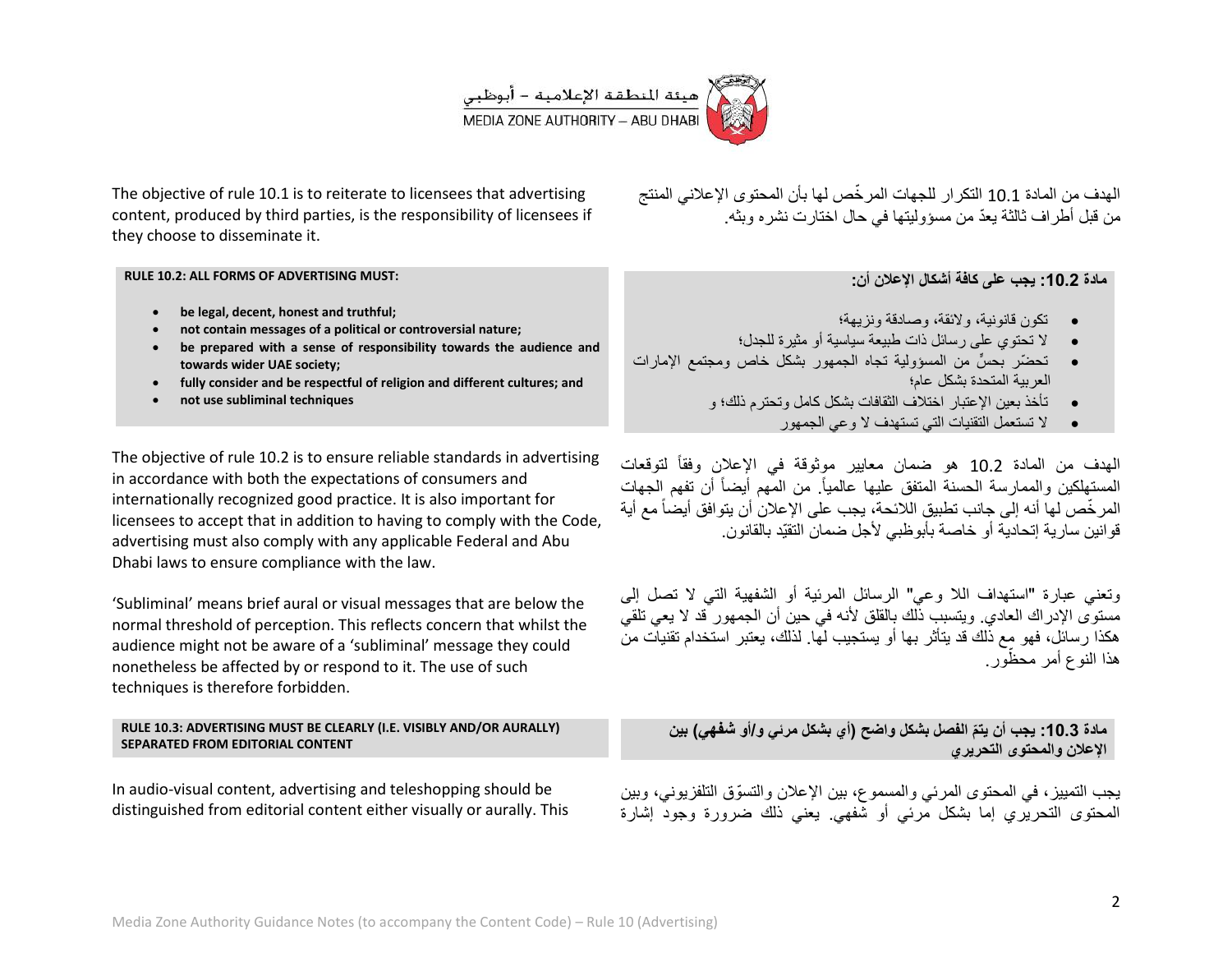

means that there should be some recognisable indication, to the audience, as to the separation between the two. Some licensees may wish to use a 'break bumper' which clearly states "advertising". However, some licensees may consider that it is sufficient to separate the end of a programme and the start of an advertising break by inserting an item of programme promotion (generically referred to as a promo). It is for licensees to decide how best to provide adequate separation between the two types of content provided it is clear to audiences.

In addition, advertisers must have no influence on licensees' editorial content or the way in which it is scheduled.

RULE 10.4: ADVERTISING MUST NOT CONTAIN ANYTHING, OR BE SCHEDULED OR PLACED IN SUCH A MANNER, THAT IS LIKELY TO CAUSE SERIOUS AND/OR **WIDESPREAD OFFENCE** 

Consumers receive advertising in a very different way to how they receive editorial content. This is because they generally choose what editorial content to consume but generally have no control over what advertising content they are subjected to. In addition, licensees could rarely argue that any offence caused in advertising was 'in context' or 'editorially justified' because it would be very difficult for a licensee to argue that an advert which contained offensive or harmful content had a legitimate purpose other than to prompt or shock the audience into buying a particular product or service.

The only legitimate exemption to the above would be in the case of public service advertising which might deliberately use shock tactics to enforce an important public health message (such as promoting the use of seat belts or awareness of carbon monoxide poisoning in the

واضحة بمكن للجمهور تمييز ها في ما يتعلق بالفصل بين الإثنين. قد تر غب بعض الجهات المرخِّص لها باستعمال "فاصَّل" يذكر بوضوح "إعلان " إلا أن بعض الجهات المرخِّص لها قد تعتبر أنه يكفي لفصل نهاية البرنامج عن بداية الفاصل الإعلاني، إدخال مادة تعني بتقديم برنامج ً يعود للجهات المرخَّص لها أن تتخذ القرار بشأَّن الطريقة المثلي لتوفير. فصل مناسب بين نو عين مختلفين من المحتوى المقدم للجمهور .

إضافة إلى ذلك، بجب أن لا بكون للاعلانيين أي تأثير ٍ على المحتوى التحرير ي الخاص بالجهات المر خّص لها أو على طر يقة جدو لته.

مادة 10.4: لا يجب على الإعلان أن يحتوي على أي شيء، أو أن يكون معروضاً بطريقة ما أو في ساعة ما قد تتسبّب باساءة خطيرة و اأو واسعة الانتشار .

بتلقى المستهلكون الإعلان بطريقة مختلفة عن تلقبهم للمحتوى التحريري وذلك لكونهم يختارون المحتوى التحريري الذي يرغبون باستهلاكه بصورة عامة، ولكنهم عادةً لا يملكون السيطرة على المحتوى الاعلاني الذي يتعرضون له بالاضافة الى ذلك فان من النادر ان تقول الجهات المرخص لها عن اي اساءة تسبب الاعلان بها انها جاءت ضمن السياق او ضمن مبر رات الجهات المر خص لها، لانه سيكون من الصعب على الجهات المرخص لها ان تقول ان الاعلان الذي يحتوي على الاساءة أو الاذي له غرض قانوني أخر غير ان يروج أو يصدم الجمهور من اجل شراء أو استخدام منتج او خدمة ما

إن الاستثناء القانوني الوحيد سيكون في حالة اعلانات الخدمة العامة والذي قد يلجأ إلى الإستعمال المتعمد لوسائل تصدم الجمهور وذلك لفرض رسالة مهمة تعنى بالصحة العامة (كالتشجيع على استخدام حزام الإمان او زيادة الوعي حول التسمم بأول اوكسيد الكاربونُ في المنازل). يجب على الجهات المرخِّص لها التفكير بالطريقة المثلي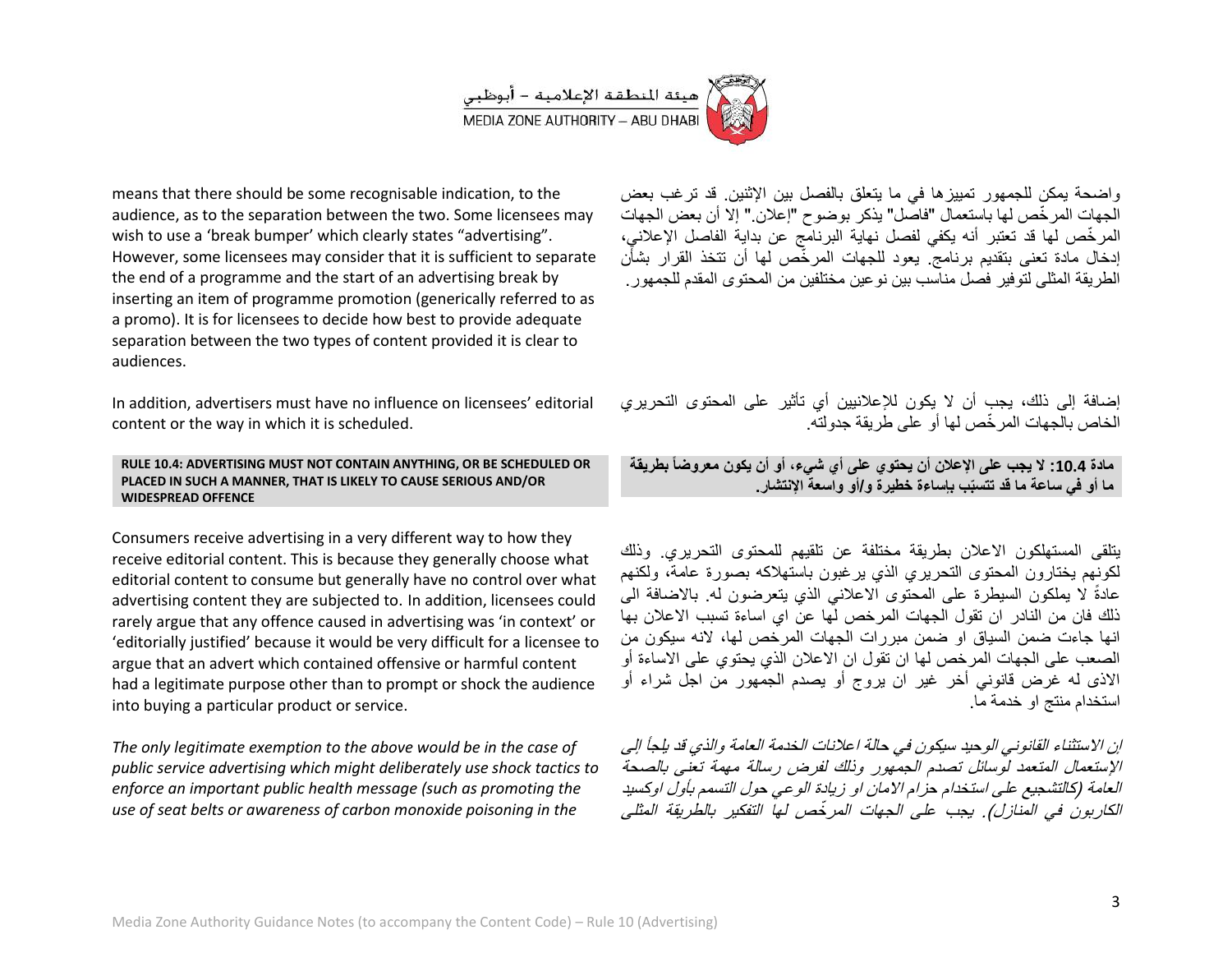

*home). Licensees should still consider the appropriate scheduling or placement of such public service advertising particularly in relation to a likely child audience*.

Offence could be caused if advertising contains content that:

- could cause physical, mental, moral or social harm to children or implies that children are likely to be ridiculed or are inferior to others if they or their family do not use a particular product or service;
- is likely to be in breach of generally accepted moral, social or cultural standards including, but not limited to, religion, culture, race, disability and human dignity;
- contains anything that condones or is reasonably likely to provoke or encourage racism, or anti-social behavior;
- is disrespectful towards the cultural identity of the UAE, Arab culture, customs and heritage; or
- is inappropriately scheduled during a particular period of time (i.e. during Ramadan) or at the wrong audience (i.e. around content made for or aimed at children where the product is unsuitable to be targeted at them).

**RULE 10.5 ADVERTISING MUST NOT ABUSE THE TRUST OF THE AUDIENCE OR MISLEAD THEM THROUGH INACCURACY, AMBIGUITY, EXAGGERATION OR OMISSION. THIS INCLUDES THE FINANCIAL TERMS UNDER WHICH PRODUCTS OR SERVICES ARE OFFERED.**

Advertising must not set out, through intention or by default, to abuse the trust of the audience. Nothing should be included in advertising which could give an exaggerated or misleading impression of a product or its alleged performance. In particular, if fantasy is used as a

لجدولة وعرض مثل هذا المحتوى خاصة في ما بتعلق بإمكانية وجود الأطفال بين الجمهور.

يمكن التسبّب بالإساءة في حال تضمّن الإعلان محتوى:

- قد يتسبب بأذى جسدي أو فكري أو أخلاقي أو إجتماعي لدى الأطفال، أو قد يوحى باحتمال السخرية من الأطفال أو التقليل من شأنهم في حال عدم استعمالهم أو أهلهم لمنتج أو خدمة معٌّنة؛
- من المحتمل أن بخالف المعايير الأخلاقية والإجتماعية والثقافية المعترف بها بشكل عام والتبي تشمل دون الحصر الدين والثقافة والعرق والإعاقة والكرامة اإلنسانٌة؛
- ٌشمل على ما ٌتغاضى أو من المحتمل أن ٌحّرض أو ٌشجّع على التعصّب العرقي أو السلوك المعادي للمجتمع؛
- يقلّل من احترام الهوية الثقافية للإمارات العربية المتحدة والثقافة العربية والتقالٌد واإلرث؛ أو
- مجدول عرضه بطرٌقة غٌر مالئمة خالل فترة زمنٌة معٌنة )أي أثناء ر مضان) أو موجّه لنوعية الجمهور الخاطئة (أي بتضمّن محتوى معدّ وموجه للأطفال في حين أن المنتج غير ملائم لهذه الشريحة).

**مادة :1.01 ال ٌجب لإلعالن أن ٌسًء استعمال ثقة الجمهور أو ٌضللهم من خالل**  انعدام الدقة أو الغموض أو المبالغة أو الحذف. ويتضمن ذلك الشروط المالية الت*ي* تقدم **بموجبها المنتجات أو الخدمات** 

لا يجب أن يعرض الإعلان لاستغلال ثقة الجمهور عن قصدٍ أو عن طريق الخطأ. لا يجب تضمين الإعلان على أي شيء قد يعطي فكرة مبالغة أو مضلَّلة حول المنتج أو ĺ أداؤه المزعوم. ونذكر بشكل خاص أنه في حال تمّ اللجوء للخيال كمعالجة إبداعية للإعلان، يجب عندها تحر ي عناية خاصة للحرص على أنه تمّ نقل طبيعة المنتج أو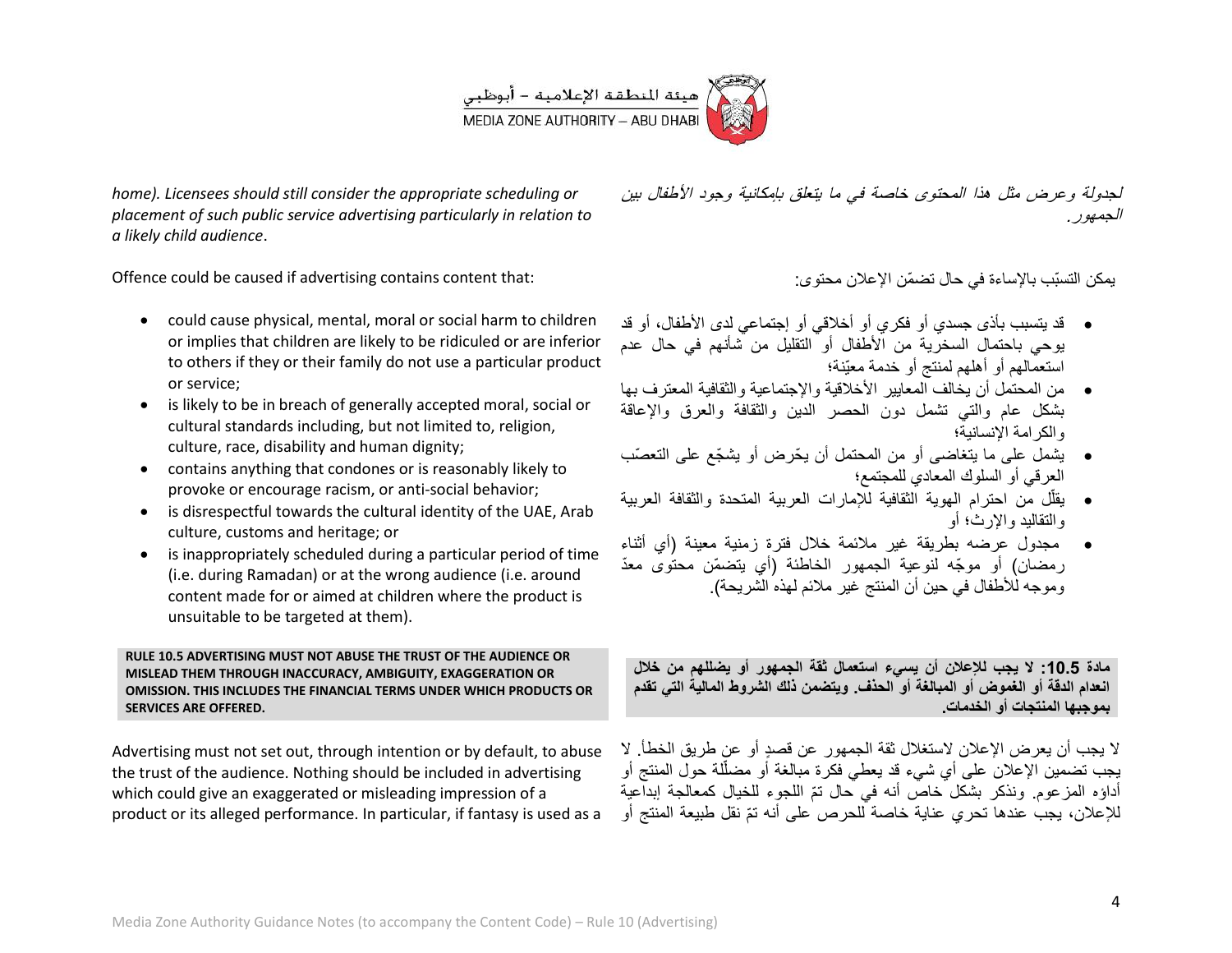

creative treatment special care is required to ensure that the true nature of the product or service is accurately reflected. This is especially important for advertising aimed at children.

Any financial terms under which products or services are offered should be clear, not mislead the audience and should provide them with the necessary information to make an informed decision about their choice/s.

#### **RULE 10.6: ANY PRODUCT THAT REQUIRES A LICENSE BY LAW TO ADVERTISE (INCLUDING, BUT NOT LIMITED TO, MEDICAL PRODUCTS) MUST ONLY BE ADVERTISED IF A PERMIT FROM THE RELEVANT AUTHORITY HAS BEEN ISSUED.**

The Code is clear that licensees should ensure that [any] disseminated content "conforms with all relevant legislation…" With regard to advertising, it is particularly important from a consumer protection point of view, that licensees ensure they are aware of all Federal and Emirate laws or obtain legal advice where necessary to comply with all relevant legislation.

#### **RULE 10.7: LICEENSEES MUST ENSURE THAT THEY DO NOT DISSEMINATE ANY ADVERTISING FOR PRODUCTS OR SERVICES THAT ARE PROHIBITED FROM ADVERTISING UNDER FEDERAL OR ABU DHABI LAW E.G. TOBACCO. THIS INCLUDES ANY SURREPTITIOUS ADVERTISING FOR SUCH PRODUCTS.**

Licensees are responsible for ensuring that all products and services they accept advertising for are permitted to advertise under Federal and Abu Dhabi law. Failure to do so could result in criminal prosecution. Advertising should therefore comply with all relevant and applicable Federal and Abu Dhabi laws and should take due care not to omit anything that the law requires to be included.

الخدمة الحقيقية بدقة. إن ذلك ضرور ي بشكل خاص في الإعلانات الموجهة للأطفال.

يجب أن تكون أي شروط مالية تقدّم بموجبها المنتجات أو الخدمات، واضحة وغير مضللة للجمهور، كما بجب تزويد هذا الأخير بالمعلومات الضرورية لاتخاذ قرار مبني على در اية كاملة بشأن اختيار اته.

**مادة :1.01 إن أي منتج ٌفرض القانون الحصول على ترخٌص لإلعالن عنه )ٌتضمن**  ذلك ولا يقتصر على المنتجات الطبية)، يجب أن يتمّ ذلك فقط ف*ي* حال صدور رخصة **لإلعالن عنه من الجهات المعنٌة0**

إن اللائحة واضحة جداً في ما يتعلق بواجب الجهات المرخّص لها الحرص على أن بكون (أي) محتوى بتمّ نشّره وبثه "متوافق مع كافة التشريعات المعنية..." بالنسبة للإعلان، من الضروري أن تحرص الجهات المرخّص لها، من وجهة نظر حماية المستهلك بشكل خاص، على أن تكون على در اية كاملة بكافة القوانين الإتحادية وتلك الخاصة بالإمار ة، أو أن تلجأ لمشورة قانونية، عند الحاجة، للعمل وفق كافة التشر بعات المعنية بالموضوع المذكور

**مادة :1.01 ٌجب أن تحرص الجهات المر ّخص لها على عدم نشر وب ّث أي إعالن خاص بمنتجات أو خدمات ٌح ّظر اإلعالن بشأنها بموجب قانون إتحادي أو قانون**  أبوظبي مثل منتجات التبغ. ويشمل ذلك أي إعلان خفي بشأن هذه المنتجات.

ٌتو ّجب على الجهات المر ّخص لها الحرص على أن كافة المنتجات والخدمات التً تتولَّى الإعلان بشأنها مسموحة وفق القانون الإتحادي وقانون أبوظبي، وقد يؤدي عدمّ القيام بذلك إلى محاكمة جنائية. لذلك بجب على الإعلان أن يعمل بكافة القوانين السارية الإتحادية والخاصة بأبوظبي كما ينبغي أن تحري عناية خاصة لعدم الإغفال عن أي شيء يفرض القانون تضمينه.